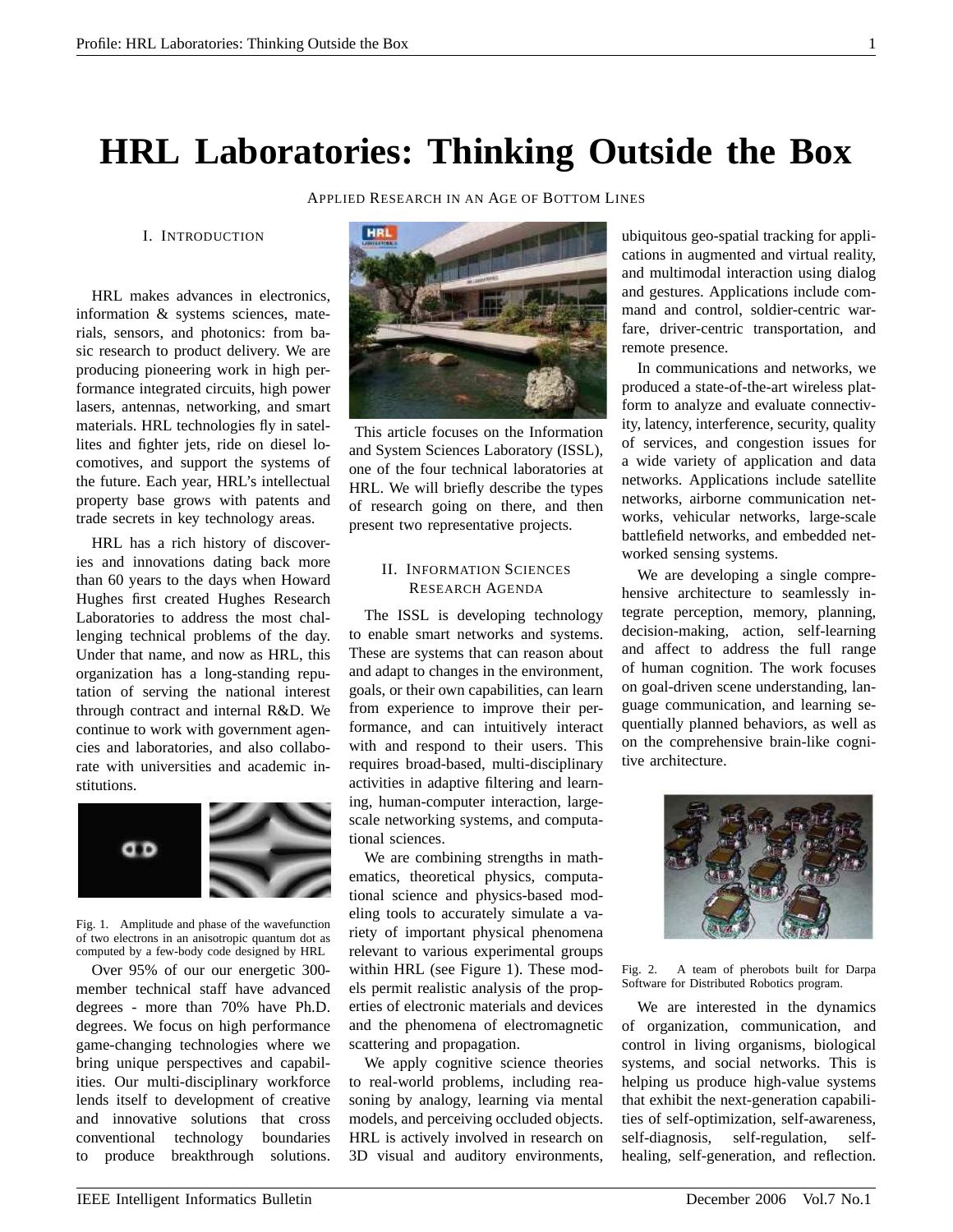We are applying evolutionary and neuromorphic techniques to systems where both the software and hardware learn and adapt to their environment. In Fig. 2 we show a swarm of simple robots that coordinate by means of a communications analogue to insect pheromones, to perform mapping of a building and to detect hidden targets.

## III. PROJECT FOCUS ON SWARMVISION: ADVANCED CLASSIFIERS FOR OBJECT RECOGNITION AND COGNITIVE SWARMS FOR FAST SEARCH

Objects in a visual scene must be located and classified before they can be combined into events. Typically, classification of objects in an image is performed using features extracted from an analysis window that is scanned across the image. This sequential deterministic search can be very computationally intensive, especially if a small window is used, since a classification must be performed at each window position.

Conventional approaches have utilized motion-based segmentation using background estimation methods to reduce the search space by generating areas of interest around moving objects.This approach fails if the object is motionless or if significant background motion is present, as is the case for motion imagery.



Fig. 3. Cognitive swarms and advanced object classifiers for fast search and object detection in video streams.

HRL's unique cognitive swarm approach to searching for objects combines feature-based object classification with efficient search mechanisms based on the Particle Swarm Optimization (PSO) dynamics developed by Kennedy and Eberhart (1995). Inspired by the flocking behaviors of animals and insects, the PSO algorithm is effective for optimization of a wide range of functions. The algorithm explores a multi-dimensional solution space using a cooperating swarm of search entities or "particles" where the degree of success of each particle in maximizing the objective attracts other members of the swarm. PSO is similar in its generality to genetic algorithms in that it can be used for discontinuous and noisy solution spaces since it only requires an evaluation of the objective function at each particle position; no gradient information or assumptions such as convexity are needed. However, unlike genes in genetic algorithms that compete with each to *win* in a competition for good solutions, in PSO the particles cooperate to explore the solution space and find good solutions. This results in highly efficient search properties. In addition, the evolution of good solutions is stable in PSO (e.g., small changes in the representation result in small changes in the solution), which results in improved convergence compared to GA.

The basic cognitive swarm concept is illustrated in Fig. 3. The objective is to find multiple instances of an object class in an input image. The "cognitive" PSO particles move in a solution space where two of the dimensions represent the x and y coordinates in the video frame. The key concept in our approach is that each particle in the swarm evaluates an objective function value consisting of the classification confidence that the particle's receptive field matches a targeted object in the frame. All cognitive particles in the swarm implement the same classifier, only the classifier parameters vary as the particle visits different positions in the solution space. This recasts the object detection problem as an optimization problem. The solution space dimensions represent location and size of the analysis window and may also include other parameters like rotation.

Cognitive swarms offer a much more efficient method for finding objects in an image compared to searching based on scanning the image, pyramidal approaches, or using gradient information, especially if the scale of the object is not known beforehand. Our experimental results show large speedups over exhaustive search; for example, over 70x speedup to locate and classify one pedestrian of known height (80 pixels) in a 480x700 pixel image.



Fig. 4. Window-level probability of detection vs. false alarm rate for human pedestrian classifier that achieves a detection rate of 95% at a very low false alarm rate of 0.1%, and 98% detection for a false alarm rate of 0.3%.

The number of false alarms per image is greatly reduced because the focus of attention of the swarm is quickly directed towards likely objects, which is very important for practical applications (see Fig. 4). The results shown in the figure were obtained on videotaped humans in urban and rural environments under various illumination conditions. The analysis window classification time for our pedestrian classifier is 0.3 msec on a 3 GHz PC. This combination of accuracy and speed is superior to any published results known to us. The framework also provides a natural way to incorporate expectations based on previous recognition results, moving object cues, or externally-supplied rules. For example, if a vehicle has been detected, a human-detection cognitive swarm can be made to focus its attention near the vehicle to "catch" people exiting or entering.

Fig. 3 illustrated some of the object classifiers HRL has developed. This novel approach for object classification utilizes a combination of Haar wavelet and fuzzy edge symmetry features and a cascade of neural network subclassifiers. The features can be calculated quickly using high speed integer arithmetic. A subwindow must be classified as an object by a subclassifier in the cascade in order to proceed to the next